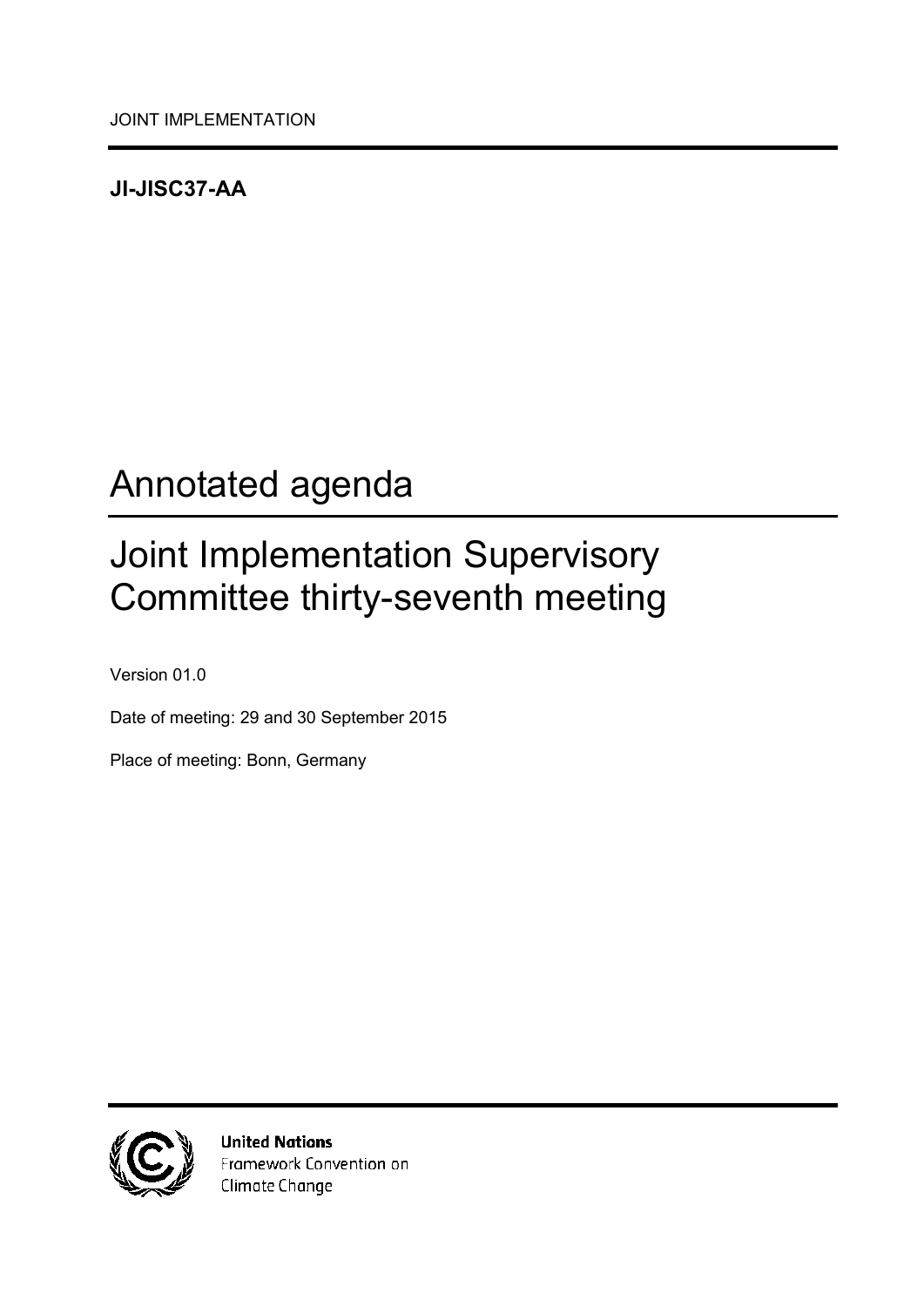#### **TABLE OF CONTENTS AND PROPOSED AGENDA Page**

| <b>AGENDA ITEM 1.</b> |                                                         |  |  |
|-----------------------|---------------------------------------------------------|--|--|
| Agenda item 1.1.      |                                                         |  |  |
| Agenda item 1.2.      |                                                         |  |  |
| <b>AGENDA ITEM 2.</b> |                                                         |  |  |
| Agenda item 2.1.      |                                                         |  |  |
| <b>AGENDA ITEM 3.</b> |                                                         |  |  |
| Agenda item 3.1.      |                                                         |  |  |
| Agenda item 3.2.      |                                                         |  |  |
| Agenda item 3.3.      | Management plan and resources for the work on joint     |  |  |
| <b>AGENDA ITEM 4.</b> |                                                         |  |  |
| Agenda item 4.1.      |                                                         |  |  |
| Agenda item 4.2.      | Relations with stakeholders, intergovernmental and non- |  |  |
| Agenda item 4.3.      |                                                         |  |  |
| <b>AGENDA ITEM 5.</b> |                                                         |  |  |
|                       |                                                         |  |  |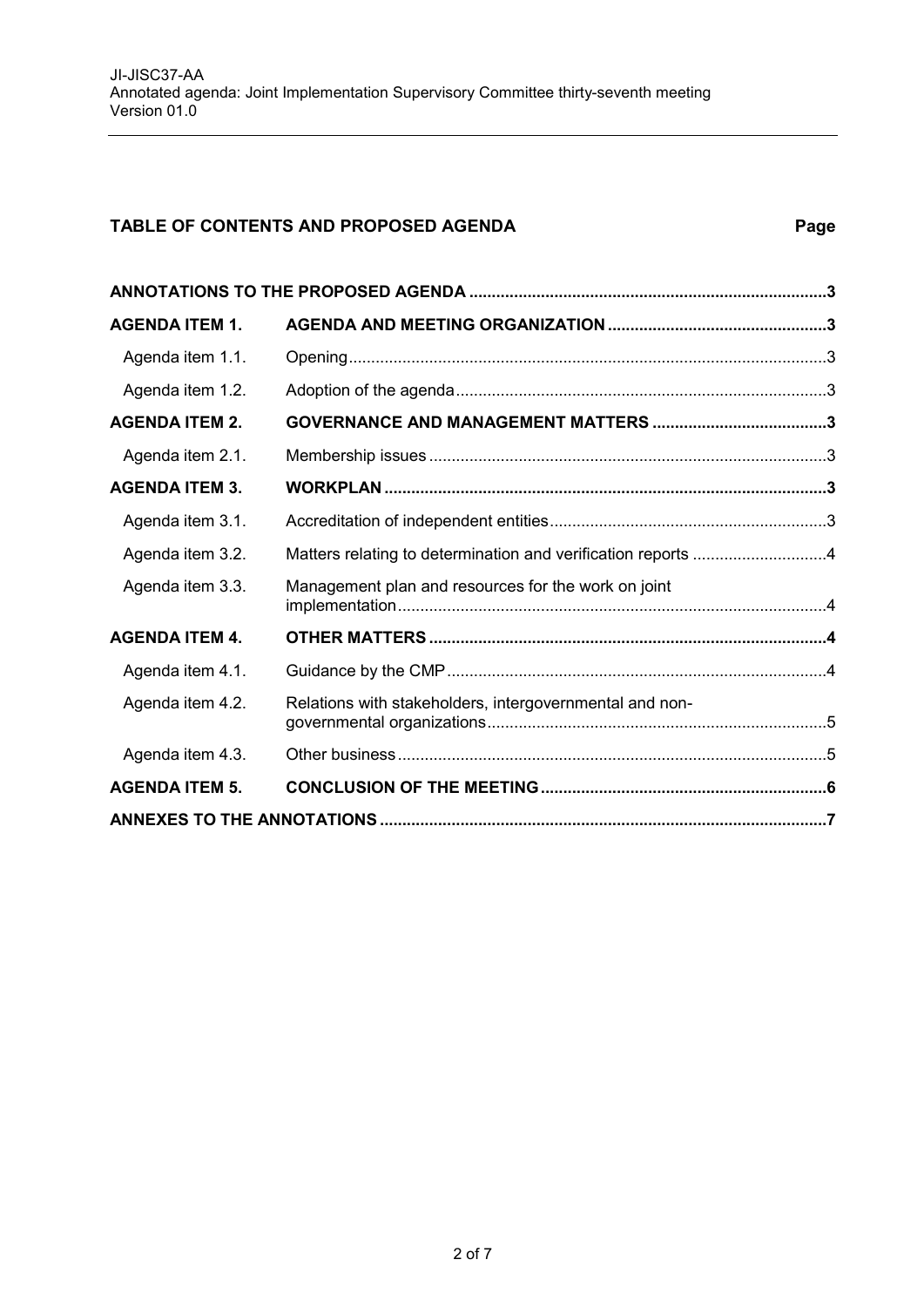# <span id="page-2-0"></span>**Annotations to the proposed agenda**

# <span id="page-2-1"></span>**Agenda item 1. Agenda and meeting organization**

#### <span id="page-2-2"></span>**Agenda item 1.1. Opening**

1. ► *Action:* The Chair of the Joint Implementation Supervisory Committee (JISC) shall ascertain whether: (a) the members present constitute a quorum; and (b) the absence of any member or alternate member is "without proper justification".

*Background*: According to the rules of procedure of the JISC, at least two-thirds of the members of the JISC, representing a majority of members from Parties included in Annex I to the Convention and a majority of members from Parties not included in Annex I, must be present to constitute a quorum.

#### <span id="page-2-3"></span>**Agenda item 1.2. Adoption of the agenda**

2. ► *Action:* The JISC may wish to adopt the proposed agenda of the thirty-seventh meeting.

*Background:* At its previous meeting, the JISC agreed on items to be included on the provisional agenda of its thirty-seventh meeting. The proposed agenda was transmitted to the JISC on 8 September 2015 and thereafter posted on the UNFCCC joint implementation (JI) website in accordance with rule 19 of the rules of procedure of the JISC.

# <span id="page-2-4"></span>**Agenda item 2. Governance and management matters**

#### <span id="page-2-5"></span>**Agenda item 2.1. Membership issues**

3. ► *Action:* Members and alternate members of the JISC may wish to disclose whether they have any conflict of interest relating to the work of the JISC.

*Background*: According to paragraph 10(b) of the JI guidelines, quoted in paragraph 2 of rule 9 of the rules of procedure of the JISC, members, including alternate members, of the JISC shall have no pecuniary or financial interest in any aspect of a JI project.

According to paragraph 11 of the JI guidelines, quoted in paragraph 1 of rule 7 of the rules of procedure of the JISC, the JISC may suspend and recommend to the Conference of the Parties serving as the meeting of the Parties to the Kyoto Protocol (CMP) the termination of the membership of a particular member, including an alternate member, on grounds including, inter alia, breach of the conflict of interest provisions.

# <span id="page-2-6"></span>**Agenda item 3. Workplan**

#### <span id="page-2-7"></span>**Agenda item 3.1. Accreditation of independent entities**

4. **►** *Action***:** The JISC may wish to take note of the notification by the Joint Implementation Accreditation Panel (JI-AP) on the request from an accredited independent entity to withdraw its accreditation.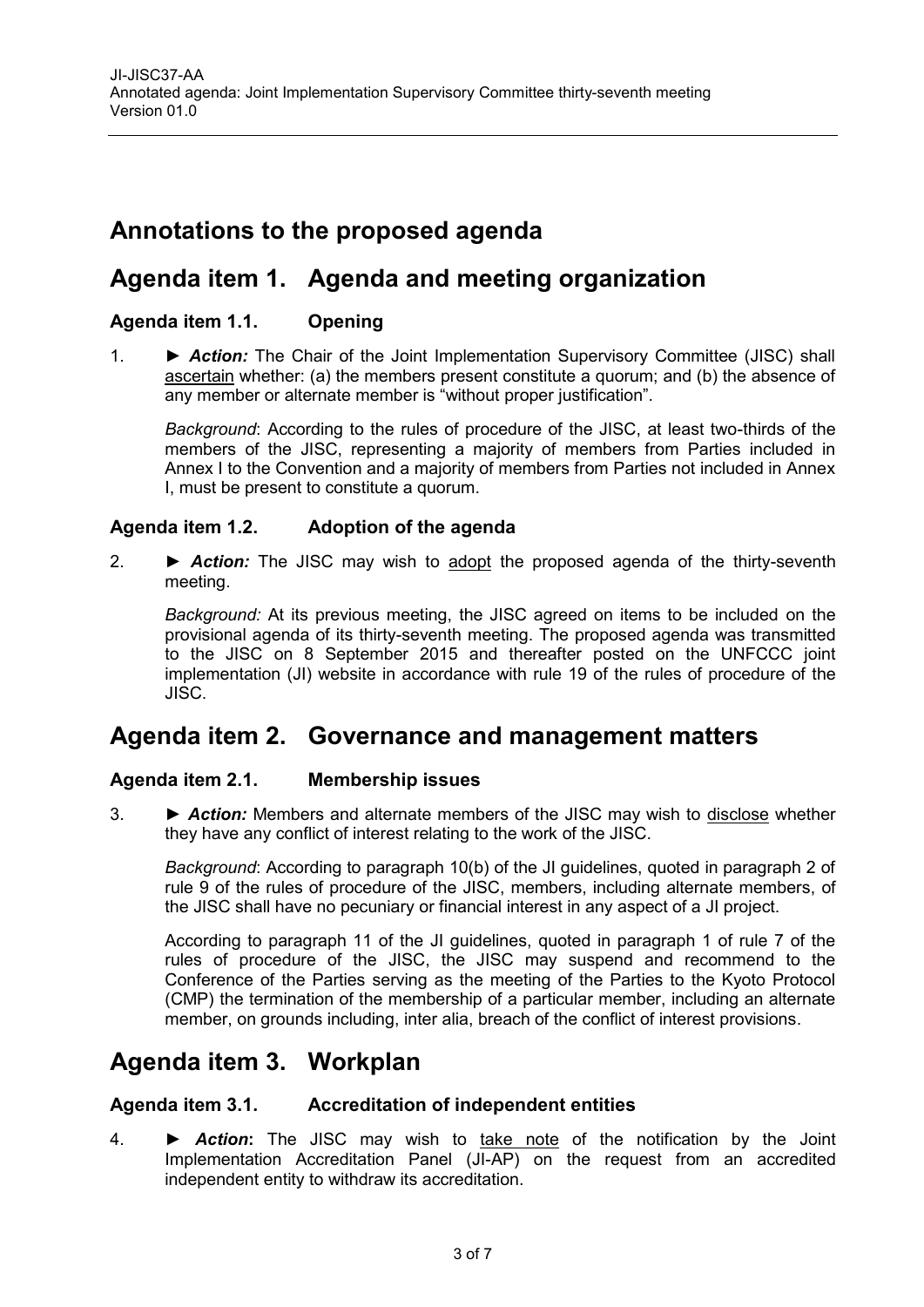*Background*: In accordance with the accreditation procedure, the accreditation-related recommendations and the supporting documentation will be sent to the JISC under separate cover under confidentiality.

#### <span id="page-3-0"></span>**Agenda item 3.2. Matters relating to determination and verification reports**

5. **►** *Action***:** The JISC may wish to consider and discuss the status of: (a) projects submitted under the JI Track 2 procedure; (b) information provided by Parties in accordance with paragraph 20 of the JI guidelines.

*Background*: On 26 October 2006, during its fifth meeting, the JISC officially launched the verification procedure under the JISC (hereinafter referred to as the JI Track 2 procedure). Since the launch of the procedure, the information regarding Parties' designated focal points (DFPs), national guidelines and procedures for approving JI projects, in accordance with paragraph 20(a) and (b) of the JI guidelines, have not been provided to the secretariat by some Parties, as required for the submission of determination reports regarding project design documents (PDDs).

#### <span id="page-3-1"></span>**Agenda item 3.3. Management plan and resources for the work on joint implementation**

6. ► *Action*: The JISC may wish to take note of the updated workplan of the JISC for 2015, as contained in annex 1 to these annotations.

*Background*: The JISC, at its thirty-sixth meeting, adopted the workplan of the JISC for 2015 and requested the secretariat to include in future versions of the workplan any new mandates arising from meetings and to provide an update on the status of work at each meeting.

7. ► *Action*: The JISC may wish to adopt the draft joint implementation two-year business plan and management plan 2016–2017, as contained in annex 2 to these annotations, noting the CMP request to ensure sufficient infrastructure and capacity for Parties to fulfil commitments under the second commitment period of the Kyoto Protocol.

*Background*: The CMP, through its decision 5/CMP.10, paragraph 9, requested the JISC to ensure sufficient infrastructure and capacity for the mechanism's use by Parties until at least the end of the additional period for fulfilling commitments under the second commitment period of the Kyoto Protocol.

# <span id="page-3-2"></span>**Agenda item 4. Other matters**

#### <span id="page-3-3"></span>**Agenda item 4.1. Guidance by the CMP**

8. **• Action:** The JISC may wish to approve the draft annual report of the JISC to the CMP, as contained in annex 3 to these annotations.

*Background:* In accordance with paragraph 3(a) of the JI guidelines, the JISC shall be responsible for reporting on its activities to each session of the CMP with a view to the CMP reviewing, inter alia, these annual reports and taking decisions, as appropriate, on any recommendations made by the JISC, in accordance with the JI guidelines.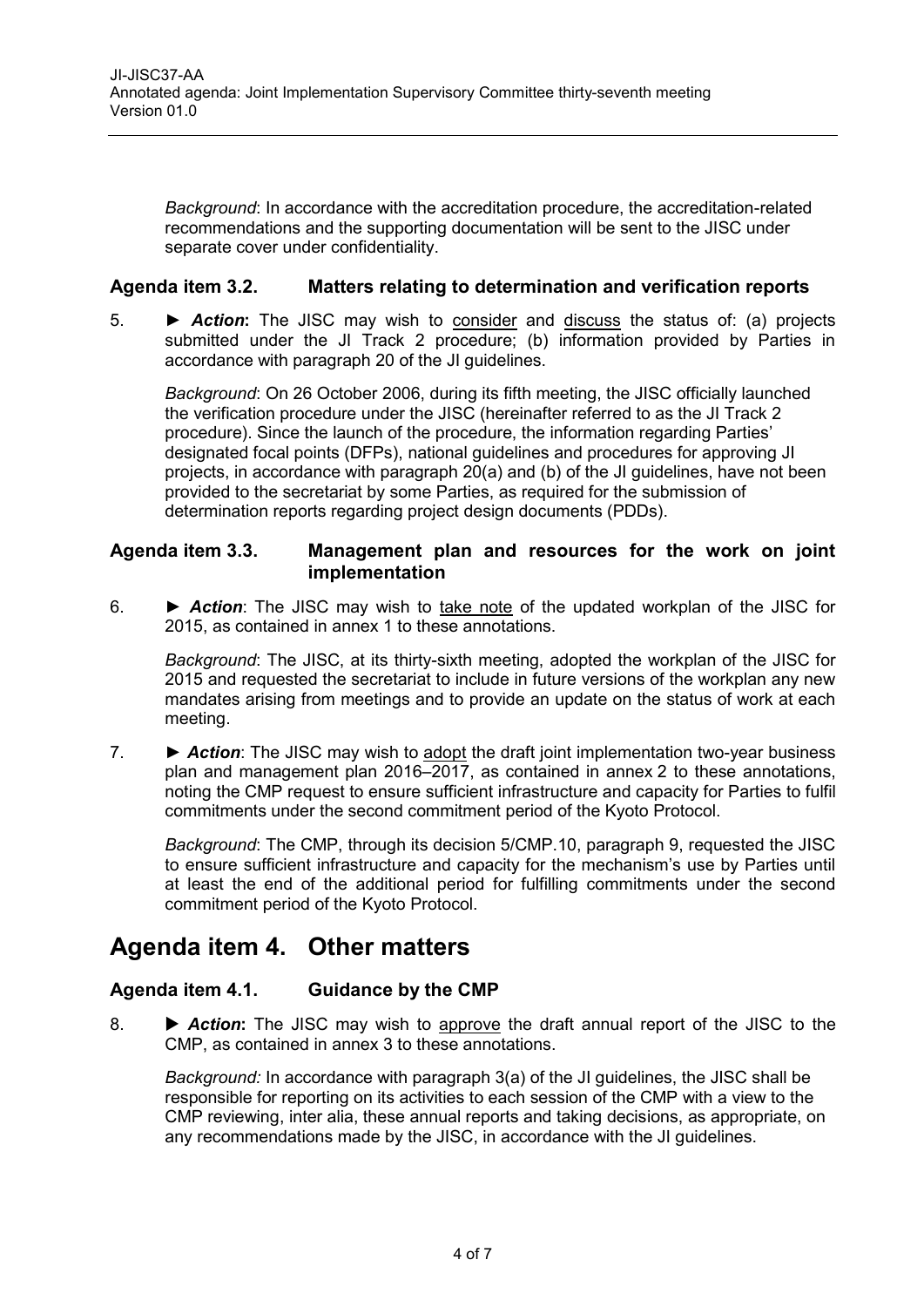9. **►** *Action***:** The JISC may wish to provide guidance on the concept note on options for the JI accreditation system, as contained in annex 4 to these annotations.

*Background*: The JISC, at its thirty-sixth meeting, agreed, in principle, to fully rely on the accreditation system under the CDM, for its accreditation decisions under JI. In this regard, the JISC requested the secretariat to identify possible impacts, measures to address risks, and to suggest a plan outlining how to implement the approach, to be considered by the JISC at its next meeting, with a view to taking a final decision to fully rely on the accreditation system under the CDM.

#### <span id="page-4-0"></span>**Agenda item 4.2. Relations with stakeholders, intergovernmental and nongovernmental organizations**

10. **►** *Action***:** The JISC may wish to consider written inputs from the DOE/AIE Coordination Forum, if any, invite the Chair of the forum to the meeting and interact with the Chair, as appropriate.

*Background*: The JISC, at its tenth meeting, decided to recognize the DOE/AIE Coordination Forum as a communication channel between the JISC and accredited independent entities (AIEs) and applicant independent entities (IEs). The JISC also invited written inputs from the forum for discussion under an agenda item dedicated to interactions between the JISC and the forum.

11. **►** *Action***:** The JISC may wish to consider any inputs received from the Project Developer Forum (PD Forum), and interact with its representative, as appropriate.

*Background*: The JISC, at its nineteenth meeting, decided to recognize the PD Forum as a communication channel between the JISC and project participants. The JISC also invited the PD Forum to send a representative as an observer to every meeting of the JISC, in order to interact with the JISC.

12. **►** *Action***:** The JISC may wish to: (a) agree to make itself available for informal briefings with registered observers; and (b) invite members and alternates to share information on events in which they have participated.

*Background*: The CMP, through paragraph 5(d) of decision 10/CMP.1, encouraged the JISC to collaborate with observers to its meetings through regular question-and-answer sessions held in this context. Since its establishment, the JISC has met with observers for a webcast question-and-answer session at each meeting.

#### <span id="page-4-1"></span>**Agenda item 4.3. Other business**

13. • **Action:** The JISC may wish to take note of the negotiations and events related to JI that took place during the latest UNFCCC sessions held in Bonn.

*Background:* During the UNFCCC sessions held in Bonn in June 2015, the forty-second session of the Subsidiary Body for Implementation (SBI), took place, which considered items directly or indirectly related to JI.

14. **Action:** The JISC may wish to take note of an oral update on the informal interaction with the Chair and Vice-Chair of the CDM Executive Board, held in conjunction with the UNFCCC sessions in June 2015 in Bonn.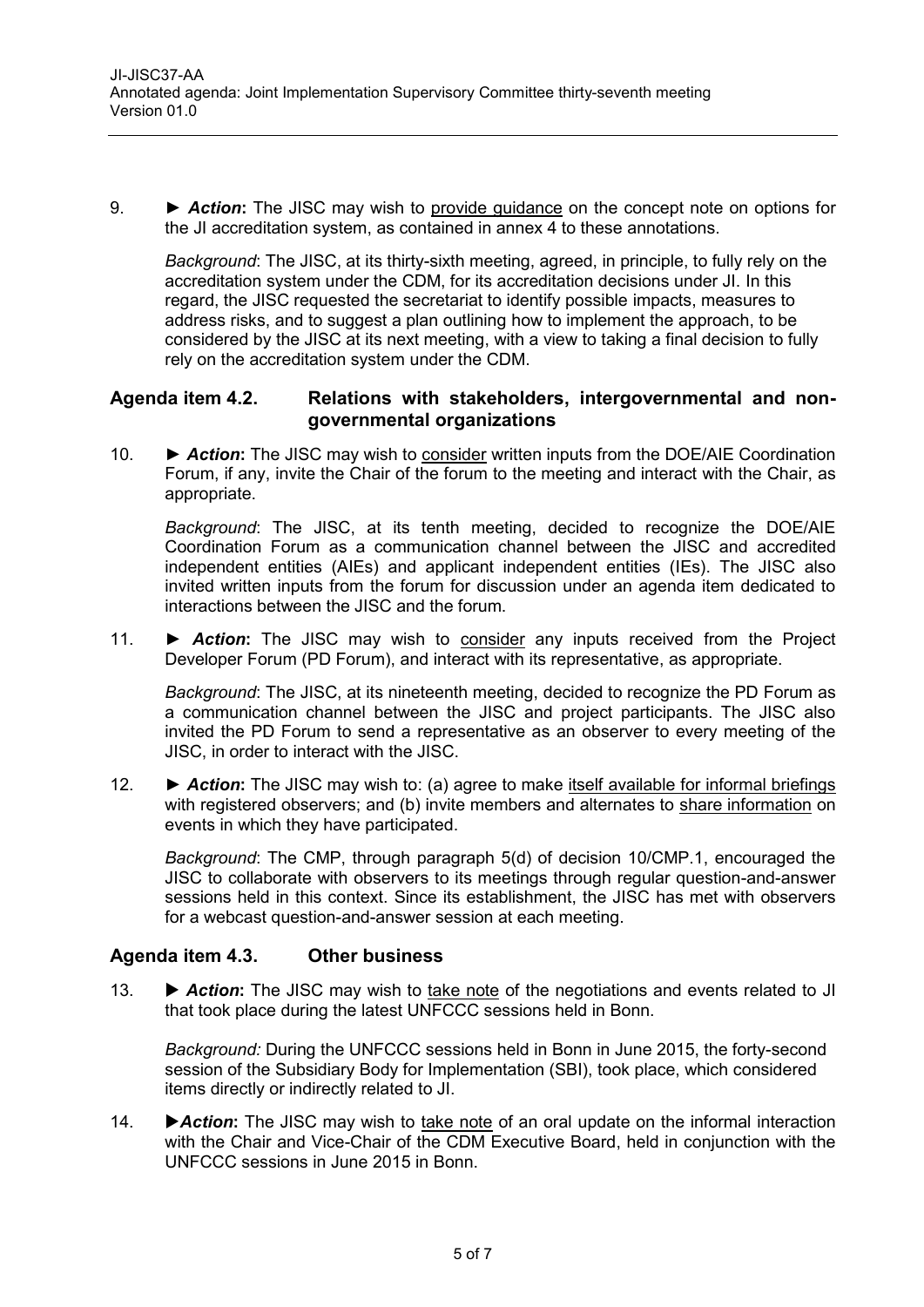*Background:* The JISC, at its thirty-sixth meeting, requested its Chair and Vice-Chair to continue the usual informal interaction with the Chair and Vice-Chair of the CDM Executive Board with the view to exchanging information and experiences, discussing ways to cooperate across the two regulatory bodies and reporting on this interaction at the next meeting of the JISC.

15. *► Action***:** The JISC may wish to take note of the oral report on the carbon market and policy developments over the past few months.

*Background*: The JISC, at its thirty-sixth meeting, took note of a report on the carbon market and policy developments over the past few months and requested the secretariat to continue updating the JISC on these developments.

16.  $\blacktriangleright$  **Action:** The JISC may wish to agree on the date of its first meeting for 2016.

*Background*: The JISC is to agree on the date of its first meeting of next year, in part to assist candidates who are being considered for nomination as JISC members and alternate members for the coming year.

# <span id="page-5-0"></span>**Agenda item 5. Conclusion of the meeting**

17. ► *Action***:** The JISC may wish to approve the report of the thirty-seventh meeting.

*Background:* The Chair will summarize the meeting and adopt the report, including references to any decisions taken.